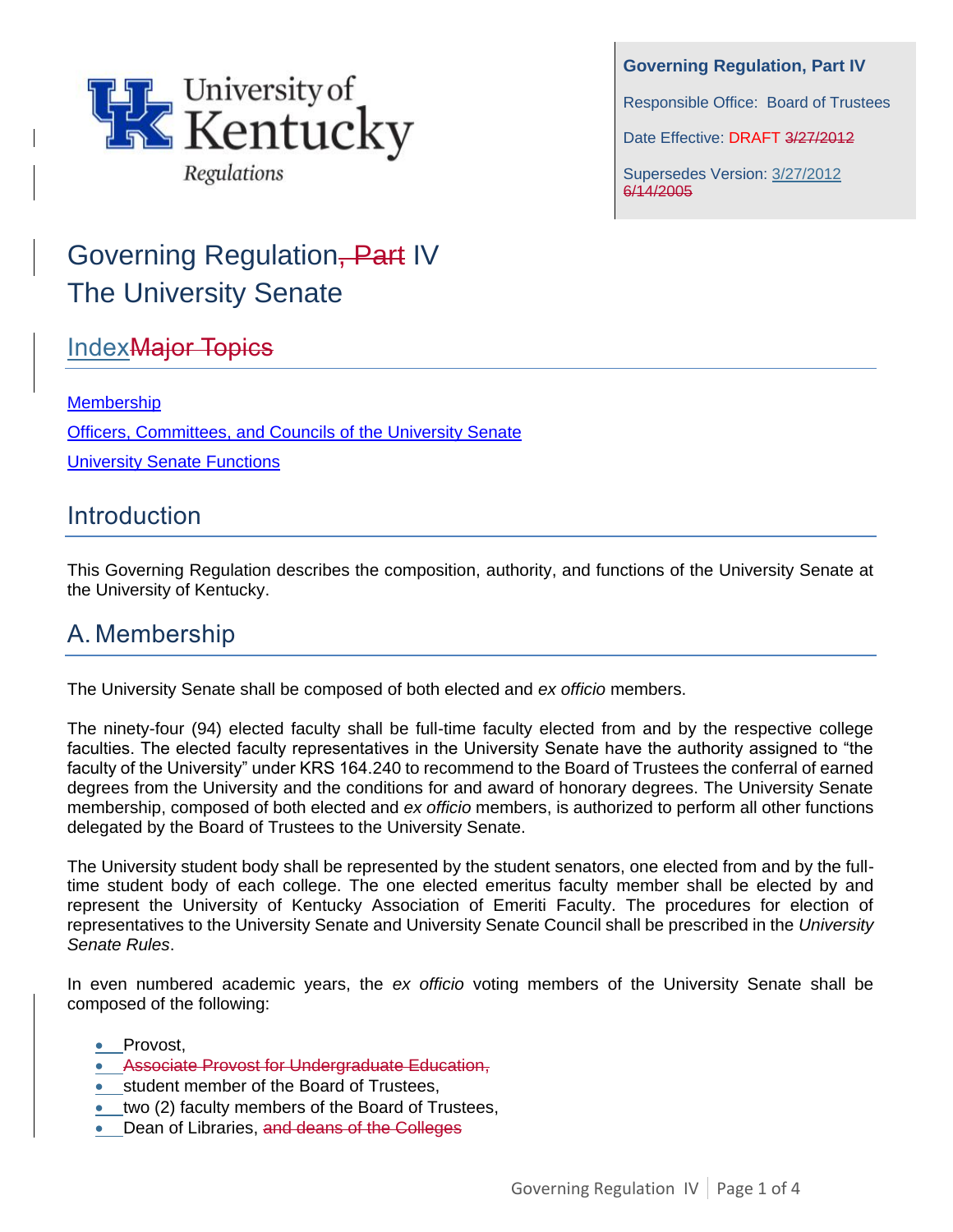- Dean of the College of Communications and Information-Studies,
- Dean of the College of Dentistry,
- Dean of the College of Design,
- Dean of the College of Education,
- Dean of the College of Engineering,
- Dean of the College of Health Sciences,
- Dean of the College of Law,
- Dean of the College of Social Work, and
- Dean of Libraries.

In odd numbered academic years, the *ex officio* voting members shall be the following:

• Provost,

 $\overline{a}$ 

- student member of the Board of Trustees,
- two (2) faculty members of the Board of Trustees,
- **Associate Provost for Faculty Affairs,**
- Associate Provost for Undergraduate Education, and deans of the Colleges of
- Dean of the College of Agriculture, Food and Environment,
- Dean of the College of Arts and Sciences,
- Dean of the College of Fine Arts,
- Dean of the College of Medicine,
- Dean of the College of Nursing,
- Dean of the College of Public Health,
- Dean of the College of Pharmacy,
- Dean of the Gatton College of Business and Economics,
- Dean of the Graduate School, and
- Dean of the Lewis Honors College.

The University Senate may recommend to the Board of Trustees changes to the above list of *ex officio*  voting members and determines *ex officio* nonvoting membership, as necessary.

# <span id="page-1-0"></span>B. Officers, Committees, and Councils of the University Senate

The University Senate is authorized to develop *University Senate Rules* for the conduct of its functions, copies of these rules being furnished to the President and the Board of Trustees. It may perform its functions directly, through the Senate Council<sup>1</sup>, through standing or special committees which it may appoint or authorize for appointment, or through delegation of authority and responsibility to the faculties of the Graduate School, or the faculties of the colleges, schools, departments, centers and institutes. The University Senate Council shall appoint standing or special committees of the University Senate, responsible to the University Senate, unless the University Senate has authorized other methods of appointment.

The President is the Chair of the University Senate and shall be the presiding officer except as the President may delegate this function to the University Senate Council Chair. As its Chair, the President may be called upon by the University Senate to address or represent the University Senate or to transmit its

<sup>&</sup>lt;sup>1</sup> Members and officers of the University Senate Council shall remain voting members of the University Senate until the end of their terms on the University Senate Council. They shall not be counted as a part of the quota of the educational unit that they have represented nor of the membership of the University Senate after the expiration of their elected University Senate memberships.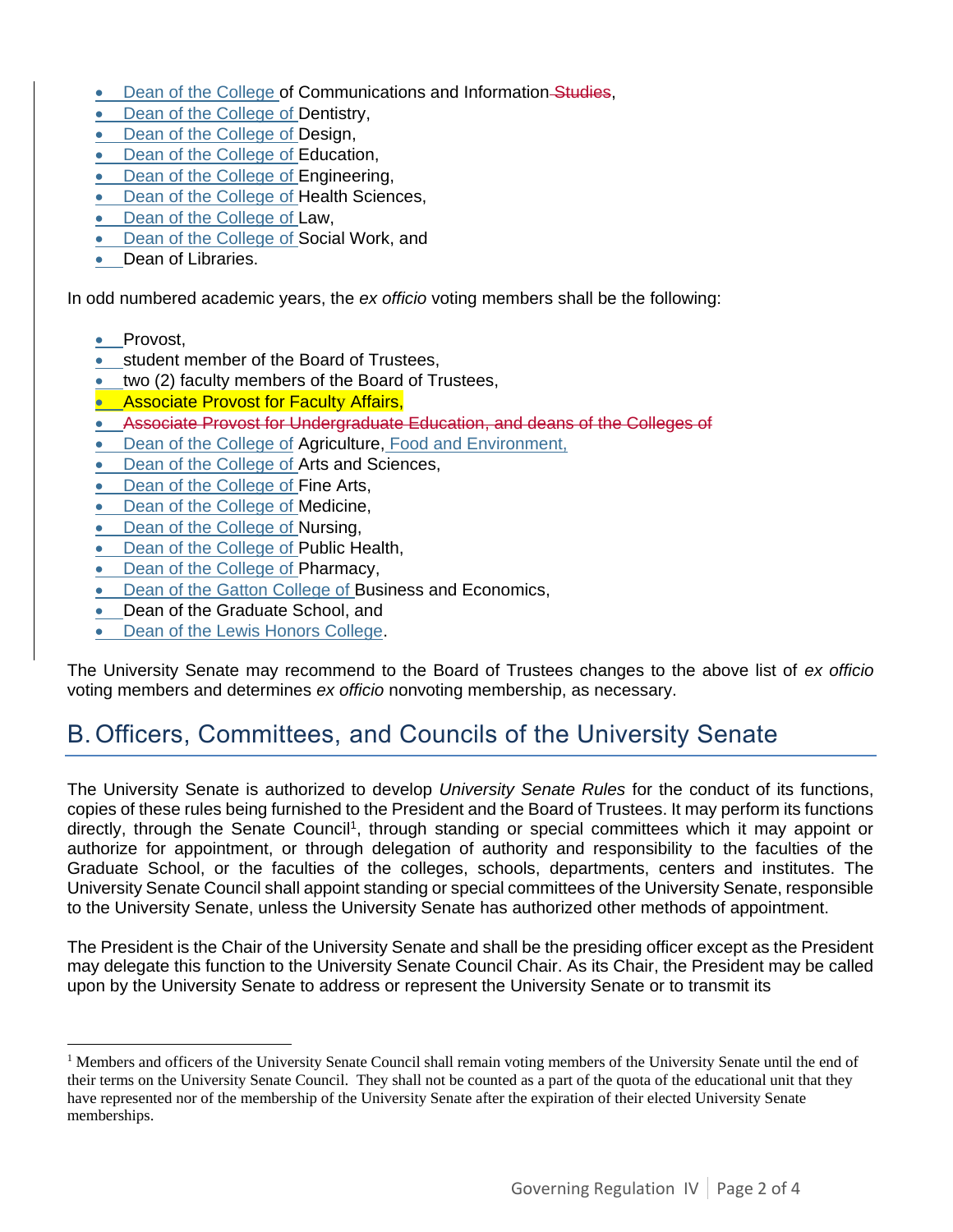recommendations. The President, as Chair of the University Senate, may establish and appoint academic committees to advise the President in this capacity.

The University Senate may establish University Senate committees that are responsible, in an advisory capacity, to the President or other administrative officer(s) or administrative unit(s). These committees are also responsible for reporting upon issues that bear upon the functions of the University Senate and for making recommendations for action. These University Senate advisory committees shall be appointed by the President, as the University Senate Chair, from nominations made by the University Senate Council.

A member of the University Faculty (not necessarily a member of the University Senate), appointed by the University Senate Council, shall serve as parliamentarian. The two (2) sergeants-at-arms, appointed by the University Senate Council, shall be members of the University Faculty and/or a staff employee. The University Senate shall hold regular monthly meetings during the academic year when classes are in session and, after adequate notice by its Secretary, special meetings on the call of the President or the University Senate Council or on the written request of ten (10) members.

Any University employee or student may attend a meeting of the University Senate as a visitor and request the privilege of the floor.

# <span id="page-2-0"></span>C. University Senate Functions

 $\overline{a}$ 

The University Senate is not assigned any management or administrative functions. The University Senate functions include the following:

- 1. Determine the broad academic policies of the University, including the similar academic policies that may be made necessary by governmental or accreditation agencies, and make rules to implement these policies.
- 2. Upon the recommendation of the University Senate, the Board of Trustees shall make the final University decision on the establishment or closure of degree-granting academic programs. Other decisions on the academic status and content of academic programs shall be made by the University Senate, pursuant to procedures contained in the *University Senate Rules*. 2
- 3. Make final decisions for the University on curricula, courses, certificates and diplomas offered at the University.
- 4. Adopt policies for the University academic calendar and establish the annual calendar upon recommendation by the University Registrar.
- 5. Recommend to the President and Provost on the establishment, alteration, abolition, and reporting relationships of educational units in the University.
- 6. Advise the President or the President's designated officer on the planning for physical facilities, personnel and other resources when these may affect the attainment of educational objectives of the University.

 $2$  Except when the Kentucky Council on Postsecondary Education or the Southern Association of Colleges and Schools requires final action by the Board of Trustees.